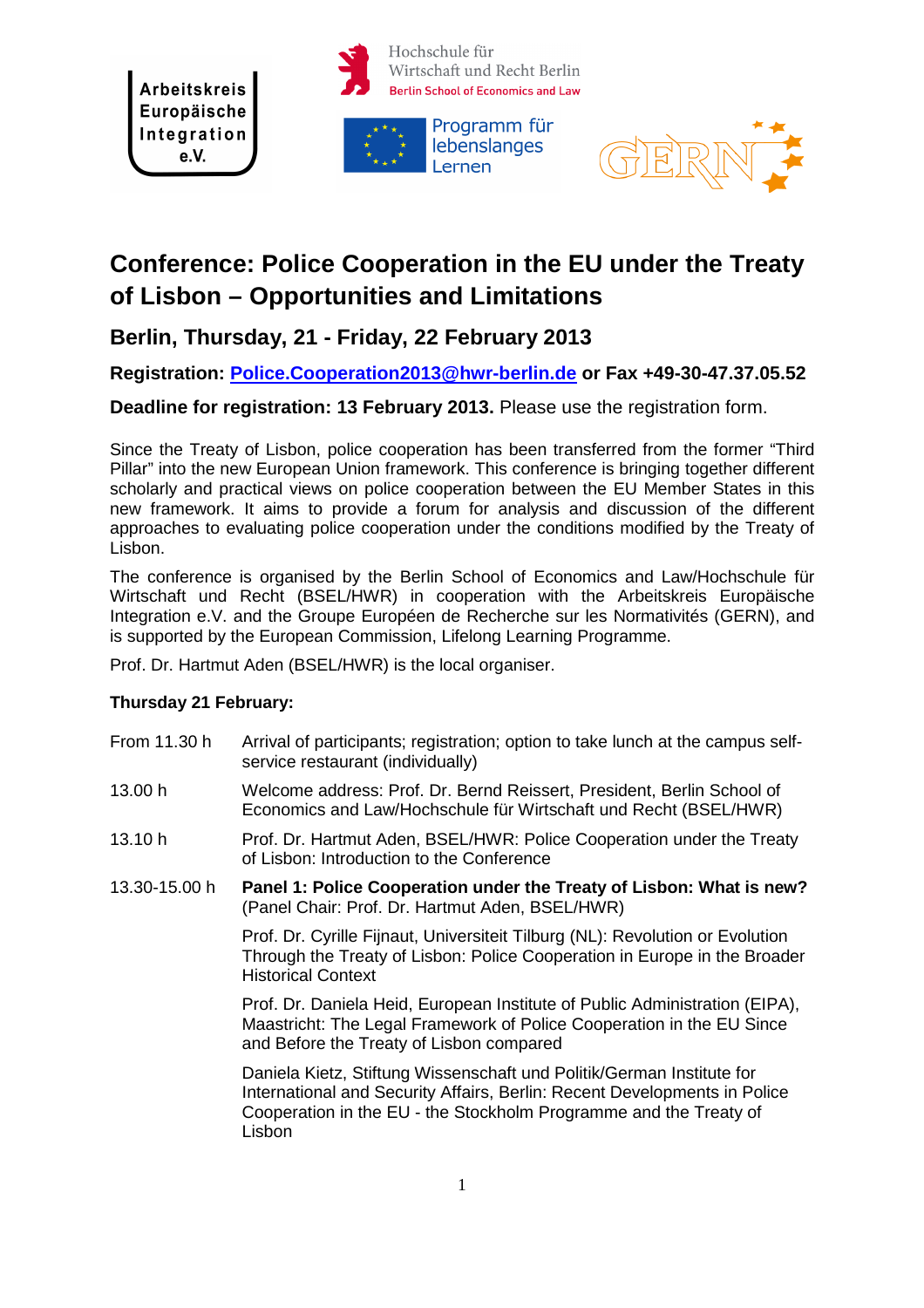**Arbeitskreis** Europäische Integration  $e.V.$ 



Hochschule für Wirtschaft und Recht Berlin **Berlin School of Economics and Law** 





 Dr. Funda Tekin, Universität zu Köln/Institut für Europäische Politik (IEP), Berlin: Differentiated Integration: Ever More Relevant for Police Cooperation After the Treaty of Lisbon? Questions and Discussion

15.00-15.30 h Coffee Break

#### 15.30-16.30 h **Panel 2: Policing in Europe: Increasing Professionalism?**

(Panel Chair: Prof. Dr. Sabrina Schönrock, BSEL/HWR)

 Prof. Dr. Hans-Gerd Jaschke, BSEL/HWR: Police Training and Police Studies in the EU Member States: Towards higher Standards by Coordination?

 Prof. Dr. Monica den Boer, Nederlandse Politieacademie and Vrije Universiteit Amsterdam: Has Police Cooperation in the EU Become More Professional in Recent Years?

Questions and Discussion

16.30-17.00 h Coffee Break

#### 17.00-19.00 h **Panel 3: Empirical Insights into Police Cooperation in the EU**

(Panel Chair: Lars Ostermeier, Technische Universität Berlin)

 Dr. Wilhelm Knelangen, Christian-Albrechts-Universität zu Kiel: What Do We Know About Police Cooperation in the EU – the State of Empirical Research

 Dr. Ludo Block, ARC Centre of Excellence in Policing and Security (CEPS), Griffith University, Brisbane: Do Council Instruments Matter? The Effect of Council Instruments on Practical Police Cooperation in the EU

 Natalie Hirschmann/ Mario Gruschinske (with Stefanie Giljohann and Susanne Stein-Müller), Institut für Polizeiwissenschaft (IfP)/Institute of Police Science COMPOSITE (Comparative Police Studies in the EU) Fachhochschule der Polizei des Landes Brandenburg: Collaborative Work Between Police Forces: Knowledge Sharing Capabilities and Best Practices Using the Example of Cross-border German-Polish Police and Customs Cooperation Centre in Świecko (Poland)

 Bettina Rauch-Schulz, Landeskriminalamt Berlin, Head of Unit EU/ International Projects (LKA 74): European and International Cooperation in Practice: The Case of the Berlin Police.

 Daniel Brunsch, Universität zu Köln: Towards a Higher Standard of Civil Liberties by Police Cooperation? The Story of Dialogue Policing in Europe and the Ongoing EU Project on Good Practice for Dialogue and Communication as Strategic Principles for Policing Political Manifestations in Europe (GODIAC)

Questions and Discussion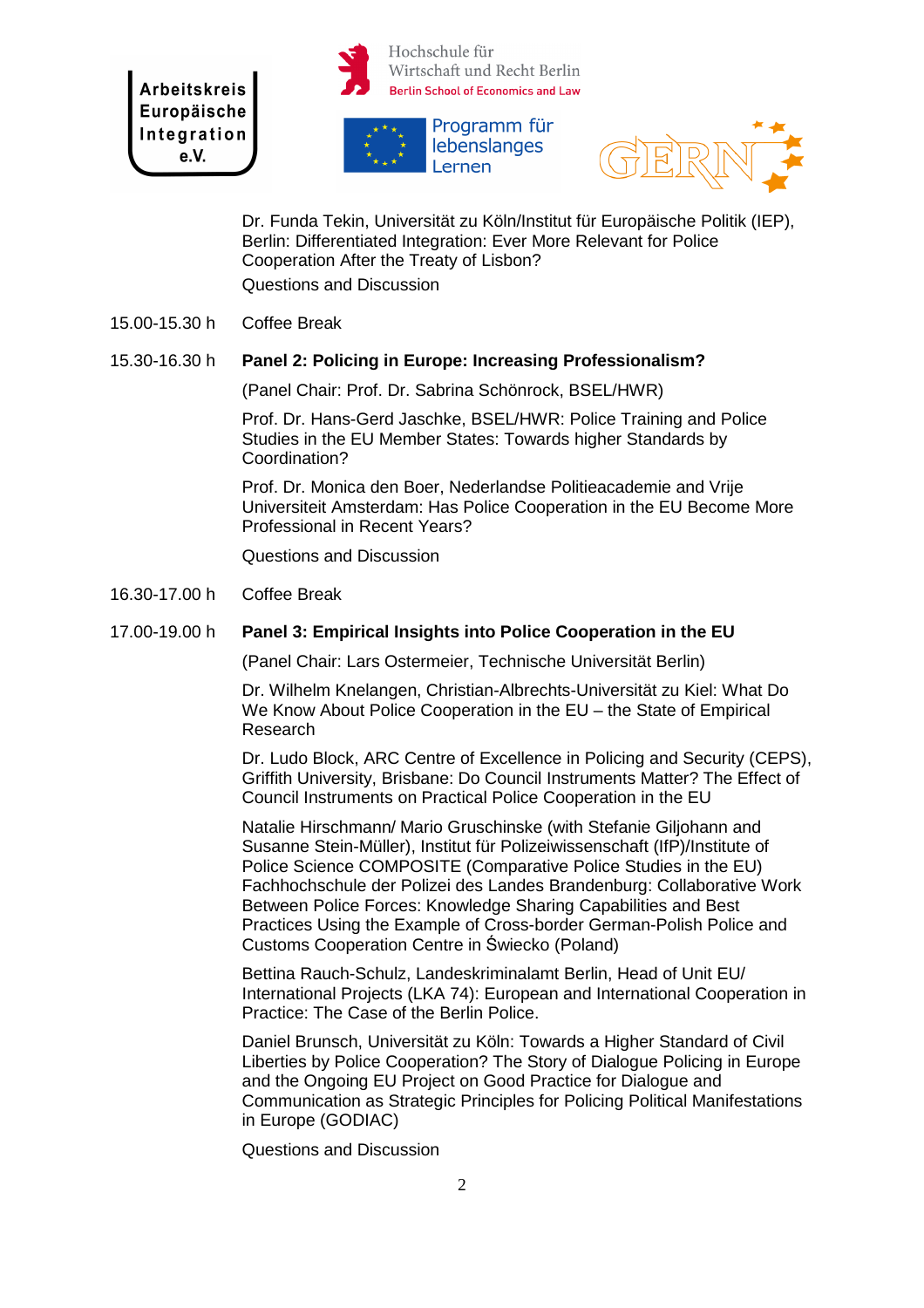







19.15 h Departure for Berlin-Friedrichshain

From 19.30 h Option to join an informal meeting at a restaurant in Berlin-Friedrichshain

#### **Friday 22 February**

## 9.00-10.30 h **Panel 4: Police Cooperation in the EU and beyond: Integrating Third Countries into Police Cooperation under the Treaty of Lisbon**

(Panel Chair: Prof. Dr. Claudius Ohder, BSEL/HWR)

 Dr. Olivier Cahn, Université de Cergy-Pontoise: Contributions of Member States to EU Police External Operations

 Stefan Brocza, Universität Wien: The External Dimension of EU Police Cooperation: A Different Security Agenda for the EU?

 Liam O'Shea, University of St. Andrews: EU Police Cooperation with, and Assistance to, Police in the Wider European Neighbourhood

10.30-11.00 h Coffee break

#### 11.00-13.00 h **Panel 5: The Exchange of Information between Police Organisations in the EU**

(Panel Chair: Prof. Dr. Clemens Arzt, BSEL/HWR)

Prof. Dr. Hartmut Aden, BSEL/HWR: The Expansive Trend of Exchanging Information Between European Police Organisation - Reasons and Phenomena

 Michael Niemeier, Bundeskriminalamt, Berlin, Director International Coordination: The Exchange of Police Information in the EU Under the Treaty of Lisbon – Routine and Difficulties from a Practical Perspective

Peter Schaar, German Federal Commissioner for Data Protection and Freedom of Information/Bundesbeauftragter für den Datenschutz und die Informationsfreiheit: Conflicts Between Data Protection Harmonisation and a High Level of Protection: The Draft Directive on the Protection of Individuals with Regard to the Processing of Personal Data [...] for the Purposes of Prevention, Investigation, Detection or Prosecution of Criminal Offences [...]

 Jan-Philipp Albrecht, MEP, Member of the Civil Liberties, Justice and Home Affairs Committee (LIBE): Civil Liberties and the Exchange of Information between Law Enforcement Agencies: the European Parliament's Role

 Gabriele Löwnau, Member of the Europol Joint Supervisory Body and Head of Unit, German Federal Commissioner for Data Protection and Freedom of Information: Europol Joint Supervisory Body: Coordinated Data Protection for Police Cooperation in the EU - Outcome and Limitations

Gertian Boulet, Vrije Universiteit Brussel: Cross-border Law Enforcement Cooperation with the Private Sector & the EU Data Protection Legal **Framework** 

Questions and Discussion

13.00-14.00 h Lunch Break (Option to take lunch at the campus self-service restaurant)